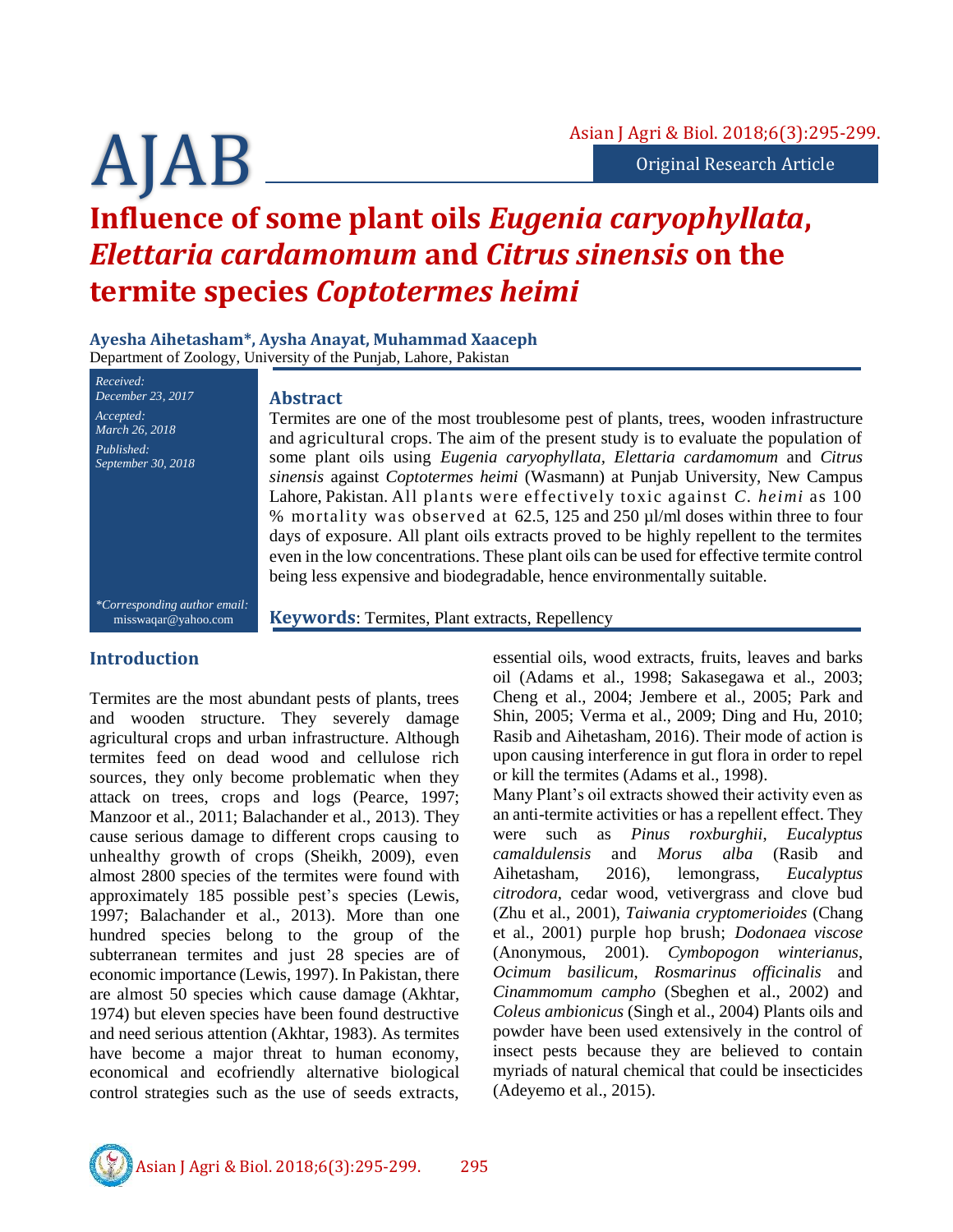#### *Ayesha Aihetasham et al.*

The present research work aimed to present the antitermitic and antifeedant activities of clove (*Eugenia caryophyllata*), Elachi (*Elettaria cardamomum*) and Citrus (*Citrus sinensis*) plants essential oils against a subterranean termites *Coptotermes heimi* (Wasmann).

## **Material and Methods**

#### **Termite collection**

*Coptotermes heimi* (workers and soldiers) were collected from *Populus euramericana* (populous) trees of University of the Punjab, Lahore, Pakistan. Termites were separated from the tree barks and debris in the laboratory and were kept at  $\pm 27^{\circ}$ C only healthy individuals were taken for experiments. The apparatus used in the experiment was autoclave. Moist filter paper were placed in Petri plates for termite's survival.

#### **Extracts of plants oil**

The essential oil s a m p l e s were extracted from the collected plant material like peel of oranges (*C. sinensis*), fruits of Clove (*E. caryophyllata*) and seeds of Elachi (*E. cardamomum*) by hydro distillation for 5 hours using the process of Guenther (1949). After that these extracts were kept in glass vials and held air tight at 4°C.

#### **Experimental soil preparation**

Soil was collected from lawn of Department of Zoology, University of the Punjab, Lahore. It was free of contamination by insecticides as there has been no known application of any chemical. The soil was used to maintain termites like natural environment. Soil was sieved through a 10- mesh oven dried at 72°C for 24 h. Petri plates were washed and sterilized at 180°C for 2h for accuracy of experiment and for avoidance of contaminants growth.

#### **Mortality test**

For mortality test Petri dishes, filter paper and soil were sterilized. Twenty grams of sterilized soil were taken in each Petri plate and sprayed with distilled water. In each Petri plate 300 termite workers and 5 soldiers were released in arena with treated filter paper with respective dilutions. Then Petri plates were covered with black cloth. Dead termites were removed and counted after 24 hour interval to avoid fungal growth. Each experiment was replicated three times.

#### **Repellency test**

Repellency test was performed following the method of Aihetasham et al., 2018. Filter papers cut according to the size of Petri plate and were divided into two equal halves in such a way that there was space between two halves. One half treated with oils dilutions ( $250$ ,  $125$  and  $62.5$   $\mu$ l/ml) and other half was served as a control using distilled water. Thirty workers were released in between treated and untreated filter paper. Numbers of termites were counted in treated and untreated zone after 60 minutes time interval.

#### **Data analysis**

Statistical analysis and General Linear Model (GLM) Tukey's comparison analysis were conducted using software Minitab 16.

# **Results and Discussion**

Termiticidal activity of different plants oils was tested against the workers of *C. heimi*. Many plants extracts have been used against termites to replace used insecticides (Ahmed et al., 2011; Addisu et al., 2014; Rasib et al., 2017). Oils of both *E. caryophyllata* and *C. sinensis* on 250 and 125 ul/ml doze killed all termites (100% mortality) in two days while the same results was achieved at 62.5 µl/ml three days posttreatment. Oils of orange peel was used in USA to overcome termite species (*Coptotermes formosanus* Shiraki) in past (Raina et al., 2007). Many different compounds such as d-limonene [(R)-4 isopropenyl-1-methylcyclohexene] which was extracted from citrus peel, caused 98% mortality (Hink and Fee, 1986) of termite population (Zhu et al., 2001; Osipitan and Oseyemi, 2012). General Linear Model was used to estimate the difference between plants, days and concentrations. All parameters showed significant difference i.e plants  $(d.f= 2, 74; p= 0.000);$  days  $(d.f= 2, 74; p= 0.000)$ and concentration (d.f= 2, 74;  $p= 0.003$ ). In control no mortality was recorded during experiment (Table 1). Seven species of insects had been reported toxic to orange peel (Raina et al., 2007). The Limonene oil was used to exterminate house flies (*Musca domestica*) and red imported ants (*Solenopsis invicta*). According to Hollingsworth (2005) citrus extract was used to control mealy bug.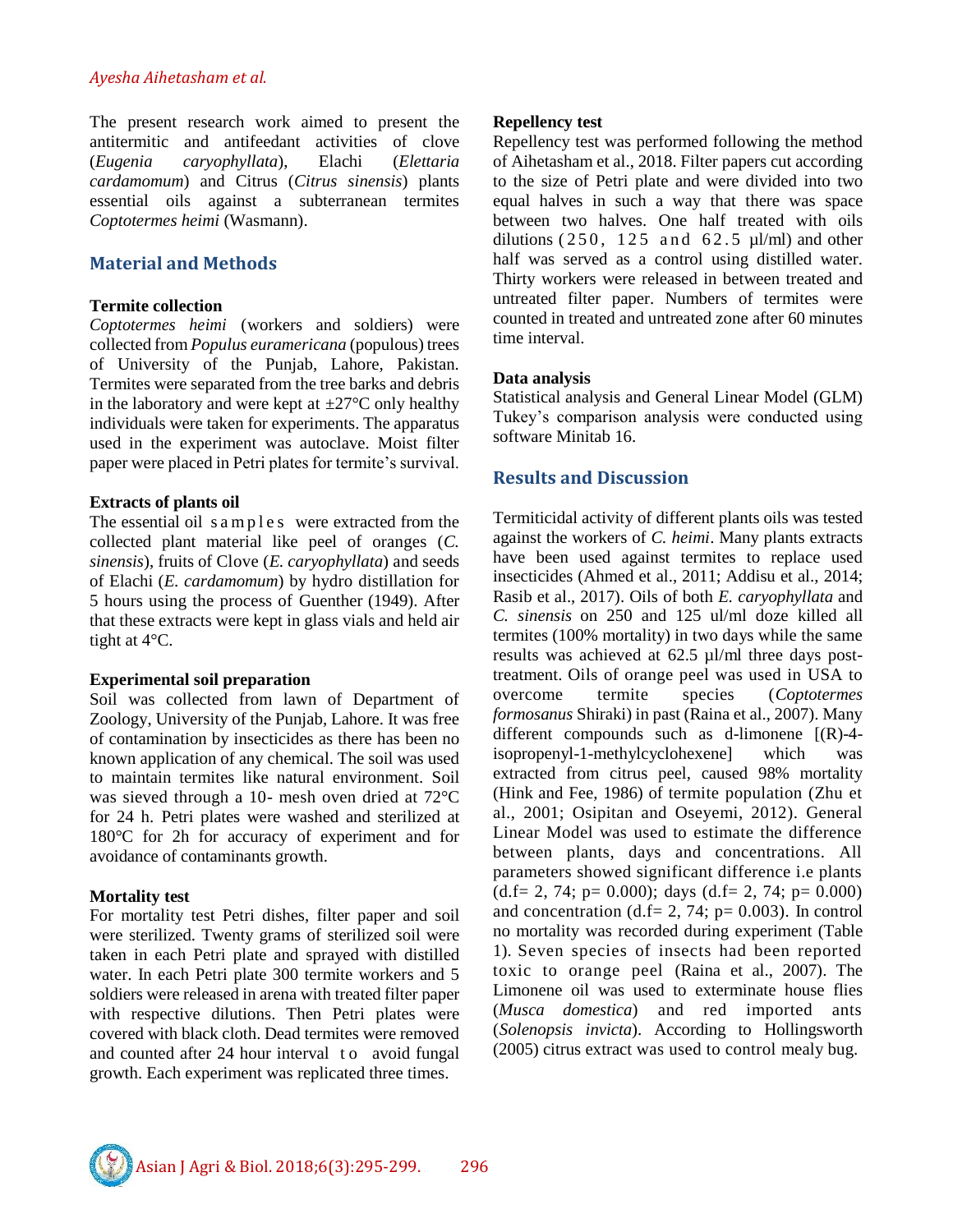The d- limonene vapors were used to exterminate cat flea all life *Ctenocephalides felis* (Hink and Fee, 1986), German cockroach, (*Blattella germanica*) and rice weevils, (*Sitophilus oryzae*) (Karr and Coats, 1988). The *Eugenia caryophyllata* has been used as fever reduction and mosquito repellent (Medline Plus, 2014). The clove oil has mainly composition of Eugenol (Koul et al., 2008), that attached to benzene ring by hydroxyl and ether linkage. Within the compound the aldehyde group shows high level of termite's resistant activity (Chang and Cheng, 2002). The clove oil was excellent repellent to termites, fungus and nematodes (Gupta et al., 2011). The oil of *E. cardamomum* mainly consist of 1,8-cineol (29.7%) and  $\alpha$ -terpineol acetate (26.1%) (Korikontimath et al., 1999; Olivero-Verbel et al., 2010) but basic cardamom aroma was produced by mixing of these two major component (Lawrence, 1979). According to Abbasipour et al. (2011), the *E. cardamomum* was use to eradicate the *Callosobruchus maculatus* (bruchid beetle), *Tribolium castaneum* (red flour beetle) and *Ephestia kuehniella* (flour moth). This oil was used to fumigant toxicity against *S. granarious* (Mahmoudvand et al., 2011). *E. cardamomum* also

showed different responses on egg stages and active stages of stored product insects [\(Huang et al., 2000\)](http://www.ncbi.nlm.nih.gov/pmc/articles/PMC3281396/#bibr16).

In the repellency test, the *E. cardamomum* was repellent (28.667) to termites than the other two *E. caryophyllata* and *C. sinensis* (28 and 27) at the dilution of 250 ug/ml. While at 125 ug/ml *E. cardamomum* (27.33) is more repellent than other two plants oils (26). *E. cardamomum* show equal termites repellent at even at low concentrations (d.f: 2, 6; F: 1.04; P: 0.410). In *E. caryophyllata* (d.f: 2, 6; F: 6.68; P: 0.030) and *C. sinensis* (d.f: 2, 6; F: 11.38; P: 009) repellency fades with decreases in concentration (Table. 2). The oil of *E. cardamomum* was most the effective oil extract with respect to other extracts and repellency remain constant even at low concentration. Many plants extracts was used to prevent the pest population and reported the extracts under laboratory conditions (Talukder et al., 2006; Aihetasham et al., 2016). This study shows that *E. cardamomum* was most effective once and after that *E. caryophyllata* was effective and in the end *C. sinensis* was least effective but these all plant oils can be used to suppress the termite population (*Coptotermes heimi*).

| <b>Plant Essential oils</b>    | <b>Dilutions</b>   | No. of days        |                    |                    |                         |  |  |  |
|--------------------------------|--------------------|--------------------|--------------------|--------------------|-------------------------|--|--|--|
|                                | $\mu$ l/ml         | $1^{\mathrm{A}}$   | $2^B$              | 3 <sup>c</sup>     | $\overline{\mathbf{4}}$ |  |  |  |
| $C.\text{sinensis}^{\text{A}}$ | 250 <sup>A</sup>   | $59.33 \pm 5.54$   | $213.33 \pm 10.36$ | $300.00 \pm 0.00$  |                         |  |  |  |
|                                | 125 <sup>A</sup>   | $117.33 \pm 21.32$ | $204.00 \pm 2.64$  | $300.00 \pm 0.00$  |                         |  |  |  |
|                                | $62.5^{\,\rm B}$   | $99.33 \pm 11.83$  | $224.00 \pm 19.52$ | $300.00 \pm 0.00$  |                         |  |  |  |
| E. caryophyllata $B$           | $250^{\mathrm{A}}$ | $76.66 \pm 11.56$  | $166.00 \pm 18.58$ | $300.00 \pm 0.0$   |                         |  |  |  |
|                                | $125^{\text{A}}$   | 78.00±12.16        | $172.00 \pm 11.37$ | $300.00 \pm 0.00$  |                         |  |  |  |
|                                | $62.5^{\,\rm B}$   | $53.33 \pm 13.96$  | $130.66 \pm 16.01$ | $242.00 \pm 16.23$ | $300.00 \pm 0.00$       |  |  |  |
| E. cardamomum <sup>C</sup>     | $250^{\mathrm{A}}$ | $87.12 \pm 1.91$   | $96.01 \pm 1.27$   | $300.00 \pm 0.00$  |                         |  |  |  |
|                                | $125^{\mathrm{A}}$ | $68.23 \pm 2.27$   | $99.00 \pm 2.21$   | $300.00 \pm 0.00$  |                         |  |  |  |
|                                | $62.5^{\,\rm B}$   | $59.23 \pm 2.13$   | $98.01 \pm 2.31$   | $187.67 \pm 1.23$  | $300.00 \pm 0.00$       |  |  |  |
| Control                        |                    | $0.00 \pm 0.00$    | $0.33 \pm 0.33$    | $1.66 \pm 0.33$    | $2.66 \pm 0.33$         |  |  |  |

**Table 1. Average mortality of** *C. heimi* **(soldiers) caused by different concentrations of different plant oils**

| Table 2. Repellency test of termite from different plants oil extracts at different doses. n=30 |  |  |
|-------------------------------------------------------------------------------------------------|--|--|
|-------------------------------------------------------------------------------------------------|--|--|

|                                  |                    | <b>Plants</b> |                             |      |                    |       |
|----------------------------------|--------------------|---------------|-----------------------------|------|--------------------|-------|
| <b>Dozes</b><br>E. caryophyllata |                    |               | E. cardamomum               |      | C. sinensis        |       |
|                                  |                    |               |                             |      |                    |       |
| $250 \mu$ I/ml                   | $27.33^{A}(0.667)$ | 2.667         | 28.667 <sup>A</sup> (0.882) | 1.33 | $26.00^{A}(0.577)$ | 4.00  |
| $125 \mu$ l/ml                   | $25.0^{AB}(1.15)$  | 5.00          | 26.667 <sup>A</sup> (0.882) | 3.33 | $24^{AB}(0.577)$   | 6.00  |
| $62.5$ ul/ml                     | $23^B(0.557)$      | 7.00          | 27.33 <sup>A</sup> (1.20)   | 2.67 | $21.33^{B}(0.882)$ | 8.667 |

Abbreviations: T: treated and U: untreated and (---): standard error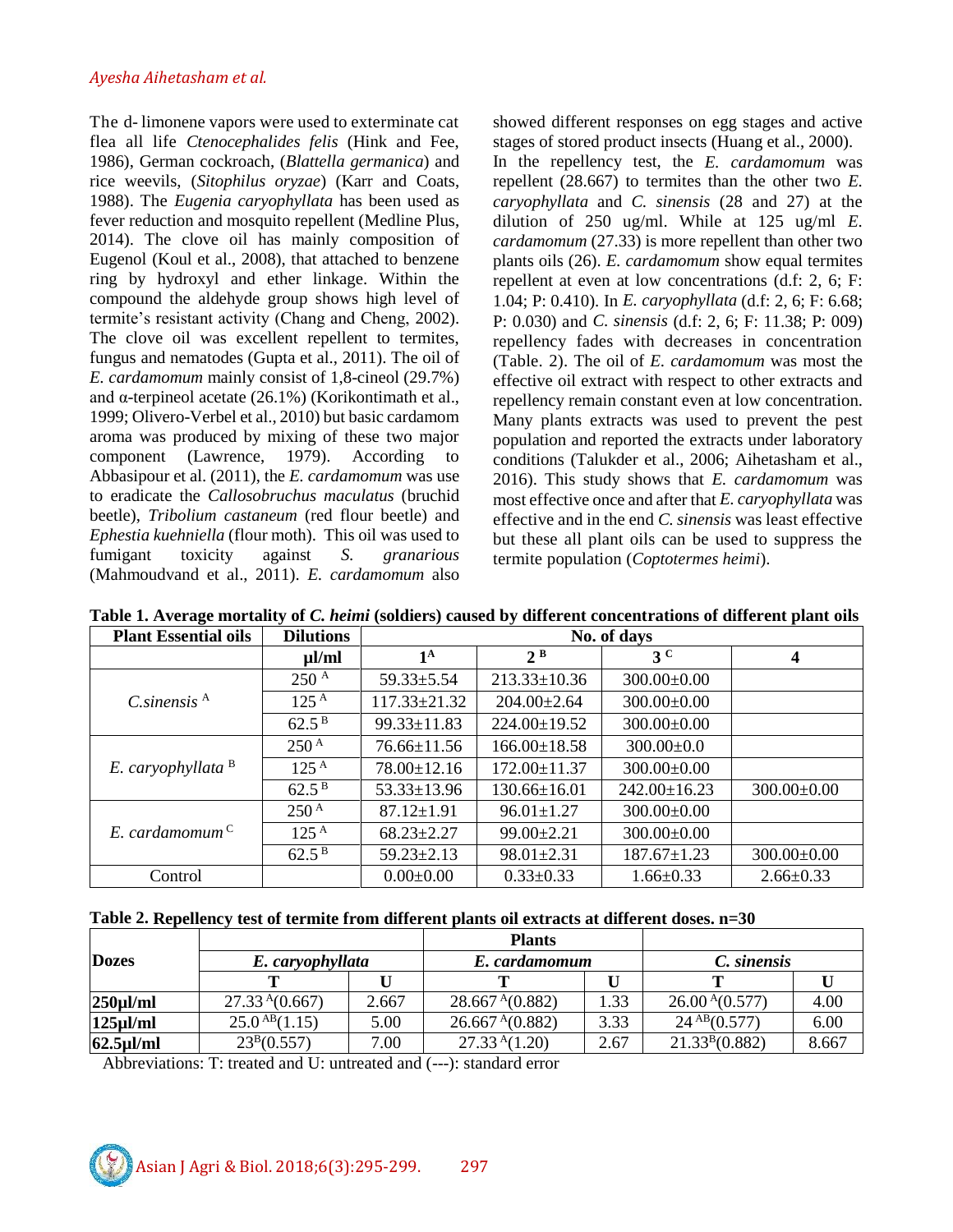# **References**

- [Abbasipour H,](http://www.ncbi.nlm.nih.gov/pubmed/?term=Abbasipour%20H%5BAuthor%5D&cauthor=true&cauthor_uid=22242564) [Mahmoudvand M,](http://www.ncbi.nlm.nih.gov/pubmed/?term=Mahmoudvand%20M%5BAuthor%5D&cauthor=true&cauthor_uid=22242564) [Rastegar F](http://www.ncbi.nlm.nih.gov/pubmed/?term=Rastegar%20F%5BAuthor%5D&cauthor=true&cauthor_uid=22242564) and [Hosseinpour MH,](http://www.ncbi.nlm.nih.gov/pubmed/?term=Hosseinpour%20MH%5BAuthor%5D&cauthor=true&cauthor_uid=22242564) 2011. Fumigant toxicity and oviposition deterrency of the essential oil from cardamom, *Elettaria cardamomum*, against three stored product insects. [J. Insect Sci.](http://www.ncbi.nlm.nih.gov/pubmed/22242564) 11-165
- Adams RP, McDaniel CA and Carter FI, 1998. Termiticidal activities in the heartwood, bark/sapwood and leaves of *Juniperus* species from the United States. Biochem. System. Ecol. 16: 453-456.
- Addisu S, Mohamed D and Waktole S, 2014. Efficacy of Botanical extracts against termites, *Macrotermes* spp., (Isoptera: Termitdae) under laboratory conditions. Int. J. Agric. Res. 9(2): 60- 73.
- Adeyemo AC, Ogungbite OC and Agbola OP, 2015. Biocidal efficacy of two medicinal plant oil extracts used as termicides against Subterranean termites *Macrotermes subhyalinus* L. Zool. Ecol. 25(3): 257-261.
- Ahmed S, Zafar MI, Hussain A, Riaz MA and Shahid M, 2011. Evaluation of plant extracts on mortality and tunneling activities of subterranean Termites in Pakistan. Pesticid. Mod. World. 3: 39-54.
- Aihetasham A, Bilal N and Xaaceph M, 2016. Efficacy of Seed Extracts (*Mentha arvensis, Ocimum bacilicum, Psyllium ovata, Cichorium intybus*) against *Coptotermes heimi* (Wasmann). Biologia (Lahore). 62(1): 103-109.
- Aihetasham A, Aziz H and Rasib KZ, 2018. Efficacy of slow acting toxicants on *Heterotermes indicola* (Wasmann) (Isoptera: Rhinotermitidae). Pak. J. Zool. 50(1): 373-375.
- Akhtar MS, 1974. Zoogeography of termites of Pakistan. Pak. J. Zool. 6: 85-106.
- Akhtar MS, 1983. Wood destroying termites (Isoptera: Rhinotermitidae) of Pakistan. Mater. Organ. 188:277–291.
- Anonymous, 2001. Termite control without chemicals. HDRA-The organic organisation, pp: 1-14.
- Balachander M, Ramadevi Ok and Sasidharan TO, 2013. Dissemination of *Metarhizium anisopliae* infection among the population of the *Odontotermus obesus* by augmenting the fungal conidia with attractant. J. Asia-Pacific Entomol. 16:199-208.
- Chang ST, Cheng SS and Wang SY, 2001. Antitermitic activity of essential oils and components from Taiwania (*Taiwania cryptomerioides*). J. Chem. Ecol. 27(4): 1267- 1274.
- Chang ST and Cheng SS, 2002. Antitermitic/ activity of leaf essential oils and components from *Cinnamomum osmophleum*. J. Agric. Food Chem. 50:1389-1392.
- Cheng MJ, Wu CC, Tsai IL and Chen IS, 2004. Chemical and antiplatelet constituents from the stem of *Zanthoxylum beecheyanum*. J. Chinese Chem. Society. 51:1065-1072.
- Ding Wand Hu XP, 2010. Antitermitic effect of the *Lantana camara* plant on subterranean termites (Isoptera: Rhinotermitidae). Insect Sci. 7(5): 427- 433.
- Guenther E, 1949. The essential oils, Vol. 2, Van Nostrand, Princeton, 112.
- Gupta A, Sharma S and Naik SN, 2011. Biopesticidal value of selected essential oils pathogenic fungi, termites and nematodes. Int. Biodeterior. Biodegrad. 10: 1-5.
- Hink WF and Fee BJ, 1986. Toxicity of D-limonene, the major component of citrus peel oil, to all life stages of the cat flea, *Ctenocephalides felis* (Siphonaptera: Pulicidae). J. Med. Entomol. 23: 400–404.
- Hollingsworth RG, 2005. Limonene, a citrus extract, for control of mealybugs and scale insects. J. Econ. Entomol. 98: 772–779.
- Huang Y, Lam SL and Ho SH, 2000. Bioactivities of essential oil from *Elletaria cardamomum* (L.) Maton. To *Sitophilus zeamais* Motschulsky and *Tribolium castaneum* (Herbst). J. Stored Prod. Res. 36:107–117.
- Jembere B, Getahun D, Negash M and Sevoum E, 2005. Toxicity of Birbira (*Milletia ferruginea*) seed crude extracts to some insect pests as compared to other botanical and synthetic insecticides. 11th NAPRECA (Natural Products and Drug Delivery) Symposium Book of Proceeding, Astanarivo, Madagaskar, pp. 88-96.
- Karr LL and Coats JR, 1988. Insecticidal properties of d-limonene. J. Pest. Sci. 13: 287–289.
- Korikontimath VS, Mulge R and Zachariah JT, 1999. Variations in essential oil constituents in high yielding selections of cardamom. J. Plant. Crops. 27: 230–232.

Asian J Agri & Biol. 2018;6(3):295-299. 298